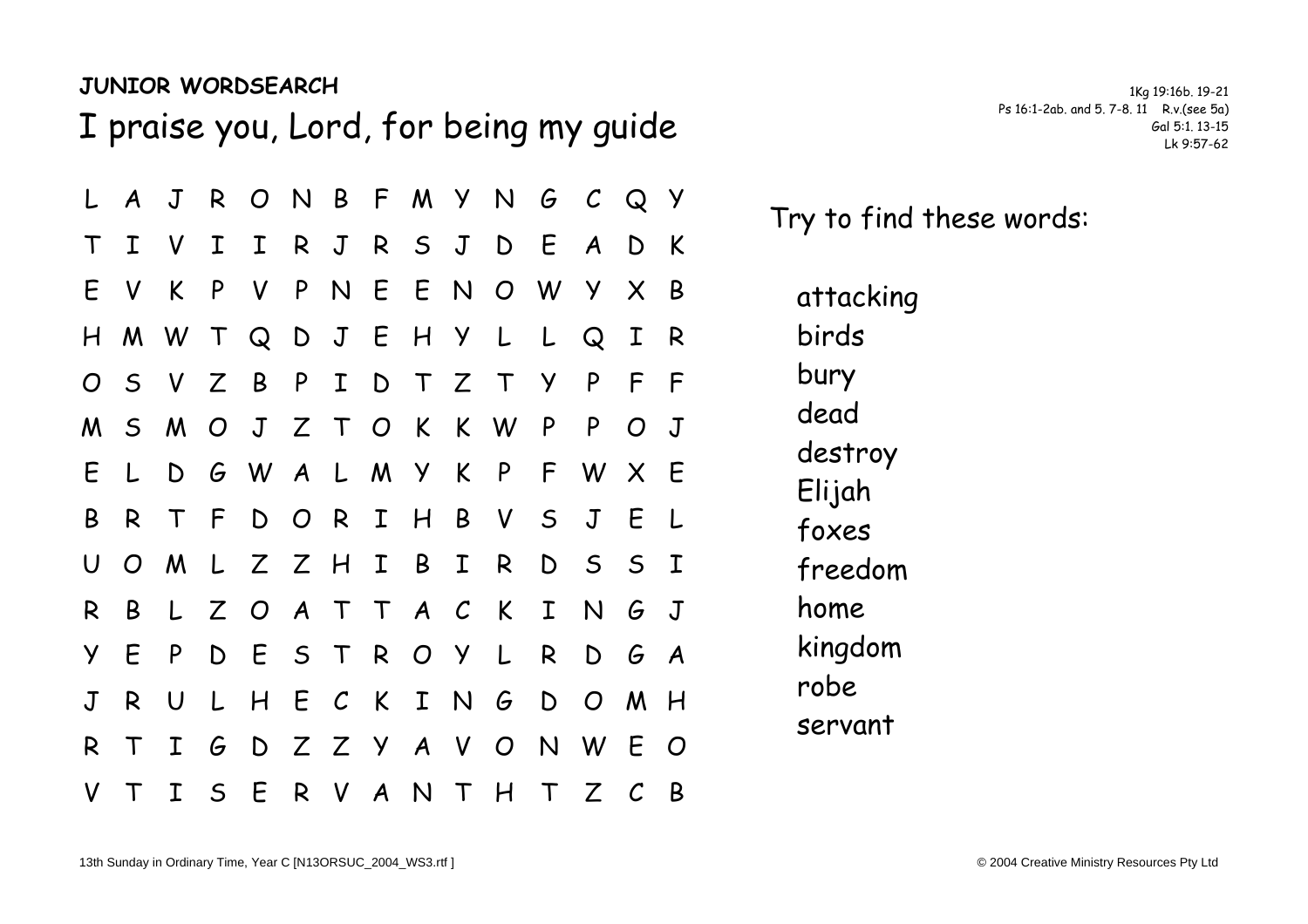## **SENIOR WORDSEARCH** 184 19:16b. 19-21

I praise you, Lord, for being my guide Ps 16:1-2ab. and 5. 7-8. 11 R.v.(see 5a)

U V R N F Q M K U O E Y Y B Q B Y S D A T Z Y Q A P C K J H K R U Q U T A S O B T C P K E S N T A R N I E D R W Q W Y O W E Z A N Q Y N I Y D R F D I T O B R V Z A E Y V H K N J F I M G I R S X I V U O T W O J W E A Q R T G T K D R E K Q H M M H Q K D Y F N O S D E S T K J R O E H S H A J I L E E S A M Y R B F H W R S N A K Y T F D X D U Q F Q N T C A Y M C M O D G N I K S K J R Q D D O Q A G M H P T Y S B J O O I U D J Z T Z Q K N Q O C J B P B T E O I C T K Z K F Y B E E S U L E H G A W A F T Q G A U A M H B R M N F U U X U I B N J M O M O F O X E S F R E V O T K N J H

Try to find these words:

attacking birds bury dead destroy Elijah foxes freedom home kingdom robe servant